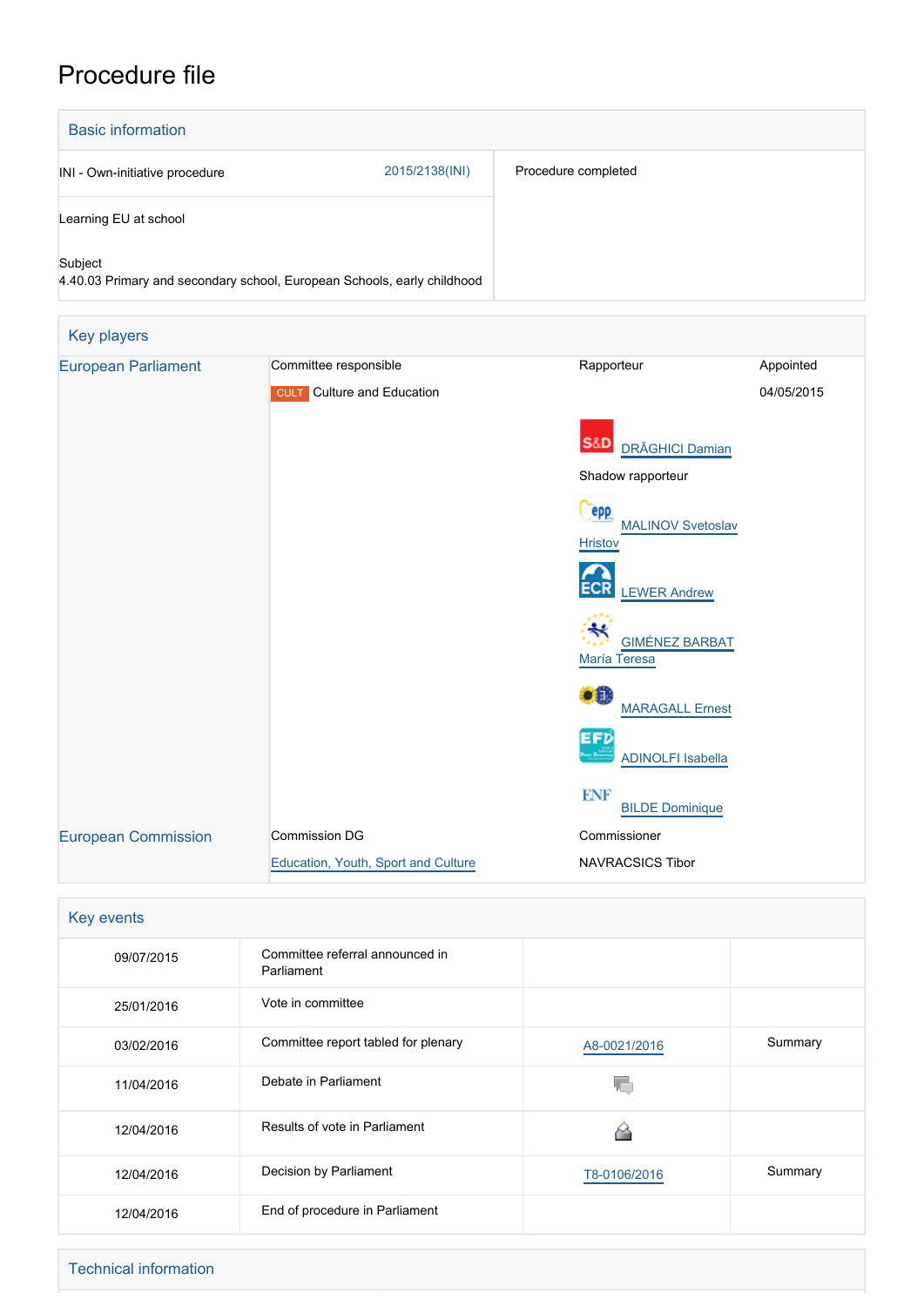| Procedure reference        | 2015/2138(INI)                 |
|----------------------------|--------------------------------|
| Procedure type             | INI - Own-initiative procedure |
| Procedure subtype          | Initiative                     |
| Legal basis                | Rules of Procedure EP 54       |
| Stage reached in procedure | Procedure completed            |
| Committee dossier          | CULT/8/03827                   |

## Documentation gateway

| Committee draft report                              | PE567.672    | 20/10/2015 | EP  |         |
|-----------------------------------------------------|--------------|------------|-----|---------|
| Amendments tabled in committee                      | PE571.715    | 26/11/2015 | EP  |         |
| Committee report tabled for plenary, single reading | A8-0021/2016 | 03/02/2016 | EP  | Summary |
| Text adopted by Parliament, single reading          | T8-0106/2016 | 12/04/2016 | EP  | Summary |
| Commission response to text adopted in plenary      | SP(2016)484  | 20/09/2016 | EC. |         |

## Learning EU at school

The Committee on Culture and Education adopted the own-initiative report by Damian DR?GHICI (S&D, RO), entitled Learning EU at school.

According to a 2014 Eurobarometer opinion poll, 44 % of European Union citizens feel that they have limited understanding of how the EU works and 52 % of Europeans believe that their voice does not count in the EU: only 42.61 % of EU citizens, and only 27.8 % of 18-24 year-olds, voted in the last European Parliament elections.

Members considered that an insufficient knowledge about the EU and poor understanding of its concrete added value might contribute to the perception of a democratic deficit and lead to widespread Euroscepticism. In order to tackle the growing gap between the voice of European citizens and the EU institutions, the report recommended the following:

A European dimension in education: Members emphasised that a EU dimension in education is crucial to help citizens better understand and reconnect them with the EU. An EU dimension in education should enable learners not only to acquire knowledge and develop a sense of belonging and European citizenship skills, but also to engage in a critical reflection on the EU, through learning about EU fundamental values, based on the rule of law and human rights, EU governance and decision-making processes.

Members encouraged the use of European Youth Parliament role-play games to help children and students understand the European processes and raise their awareness of European issues.

The report made the following recommendations, inter alia:

- the EU should be more visible, and better integrated, in teaching materials and extracurricular activities;
- active and participative teaching methods should be tailored to learners age, and levels, exploiting fully the opportunities offered by the information and communication technologies and the media, including social media;
- teachers should be provided with appropriate support and resources in order to enable them to incorporate an EU dimension into their teaching;
- multi-lingual and intercultural competences of educators should be promoted and encouraged, as well as mobility opportunities, peer-to-peer learning and exchanges of best practices among teaching staff, for instance through the organisation of European-level seminars;
- options for specialised qualification courses within universities should be provided.

Stressing the importance and the potential of a European approach to the teaching of history, Members called on the Commission and the Member States to support history societies and centres for historical research, in order to highlight the value of their scientific contribution to European history and their role in keeping schoolteachers up to date.

The role of the Union: in this regard, the report asked the Commission to:

- continue its support for efforts to develop and promote an EU dimension in education as well as the mobility of educational actors;
- actively disseminate information including information on relevant funding opportunities and available studies and reports to key stakeholders and citizens;
- provide a common framework, and to prepare guidelines with concrete examples, for learning about the EU, while respecting Member States' competence in the field of education and training;
- encourage further research to ascertain how the EU is currently taught in schools across Europe, and how it features in curricula and exams;
- facilitate networks that promote learning about the EU at national, regional and local level, as well as exchanges of best practice between these networks at Union level;
- ensure increased and adequate financial support for [Erasmus+,](http://www.europarl.europa.eu/oeil/popups/ficheprocedure.do?reference=2011/0371(COD)&l=en) [Europe for Citizens](http://www.europarl.europa.eu/oeil/popups/ficheprocedure.do?reference=2011/0436(APP)&l=en) and [Creative Europe](http://www.europarl.europa.eu/oeil/popups/ficheprocedure.do?reference=2011/0370(COD)&l=en), which play an important role in strengthening European citizenship:
- monitor closely the impact of all EU programmes on developing participants sense of citizenship and civic participation.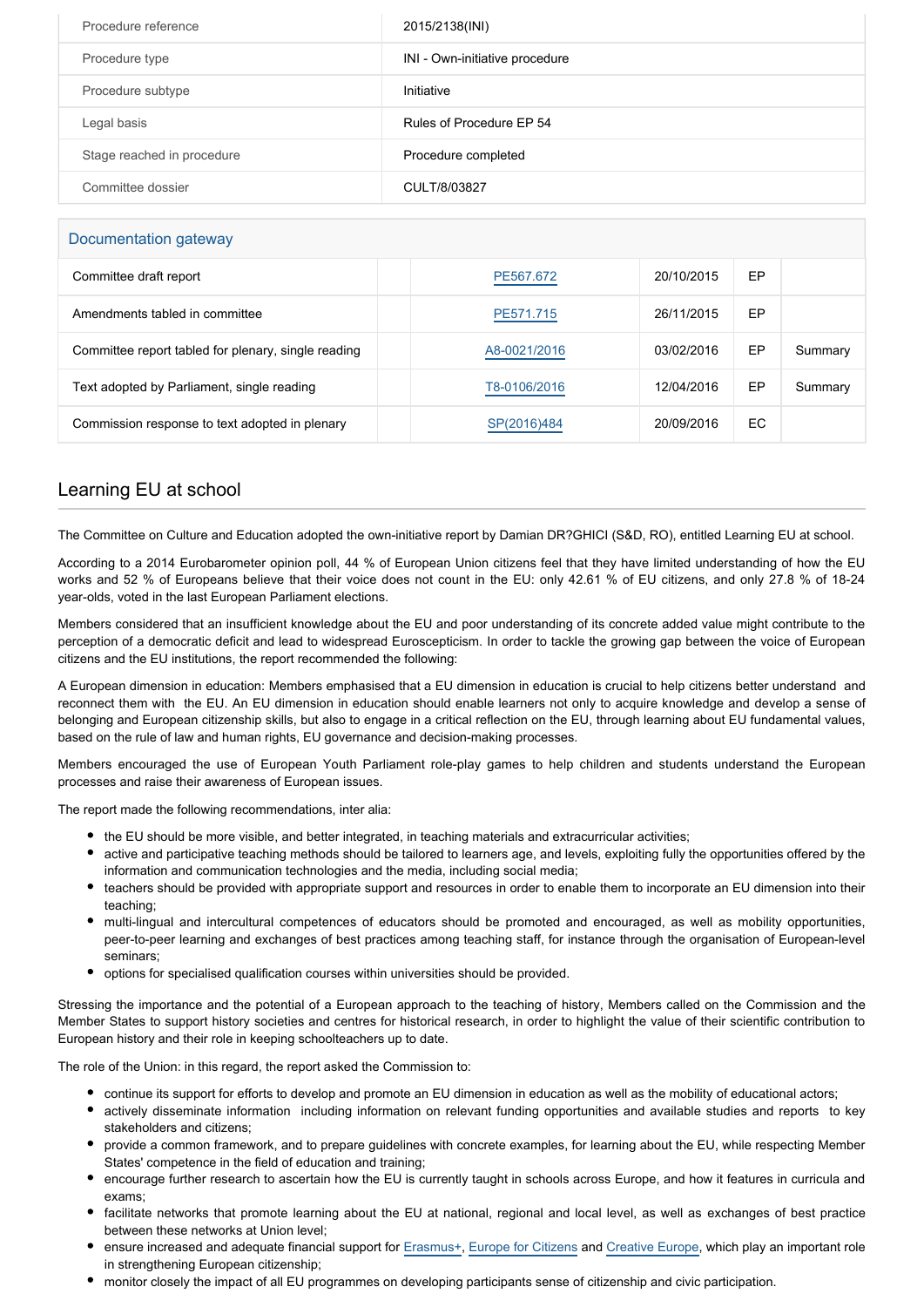The report highlighted the role that the information offices of the European institutions play in fostering relations with educational institutions, and with youth organisations and media, in order to bring them closer to each other and to ensure that young people understand the role the institutions play in their daily lives.

The role of Member States: the latter were asked to:

- support, and update their education systems with a view to strengthening the EU dimension in close collaboration with all relevant actors, while strongly encouraging regions and local authorities to do the same;
- support all possibilities of conveying more information about the EU to learners as well as to teachers and other educators through formal, non-formal and informal learning;
- take further action to promote intercultural, non-discriminatory and inclusive education and citizenship values in school and university curricula;
- involve migrants, refuges and faith communities in respectful and empowering citizenship-building processes, ensuring their participation in civic and cultural life;
- acknowledge and support social partners and civil society organisations, in particular youth organisations, in bridging the gap between the EU institutions and the European citizens.

The report asked Member States to encourage high-quality training on EU topics for teachers, by allowing them to spend part of their training in another Member State, and by ensuring the recognition of their qualification to teach about the EU, for example by creating and promoting a ?Euro Teacher? label award.

## Learning EU at school

The European Parliament adopted by 482 votes to 146, with 76 abstentions, a resolution entitled Learning EU at school.

According to a 2014 Eurobarometer opinion poll, 44 % of European Union citizens feel that they have limited understanding of how the EU works and 52 % of Europeans believe that their voice does not count in the EU: only 42.61 % of EU citizens, and only 27.8 % of 18-24 year-olds, voted in the last European Parliament elections, representing the lowest voter turnout since 1979.

Parliament considered that an insufficient knowledge about the EU and poor understanding of its concrete added value might contribute to the perception of a democratic deficit and lead to widespread Euroscepticism. In order to tackle the growing gap between the voice of European citizens and the EU institutions, the resolution recommended the following:

An enhanced European dimension in education: Members emphasised that an EU dimension in education is crucial to help citizens better understand and reconnect them with the EU and strengthen the voice of the Union in an interdependent world.

An EU dimension in education should enable learners not only to acquire knowledge and develop a sense of belonging and European citizenship skills, but also to engage in a critical reflection on the EU, through learning about EU fundamental values, based on the rule of law and human rights, EU governance and decision-making processes.

Members encouraged the use of European Youth Parliament role-play games to help children and students understand the European processes and raise their awareness of European issues

The resolution made the following recommendations, inter alia:

- the EU should be more visible, and better integrated, in teaching materials and extracurricular activities;
- active and participative teaching methods should be tailored to learners age, and levels, exploiting fully the opportunities offered by the information and communication technologies and the media, including social media;
- · teachers should be provided with appropriate support and resources in order to enable them to incorporate an EU dimension into their teaching;
- · multi-lingual and intercultural competences of educators should be promoted and encouraged, as well as mobility opportunities, peer-to-peer learning and exchanges of best practices among teaching staff, for instance through the organisation of European-level seminars;
- options for specialised qualification courses within universities should be provided.

Stressing the importance and the potential of a European approach to the teaching of history, Parliament called on the Commission and the Member States to support history societies and centres for historical research, in order to highlight the value of their scientific contribution to European history and their role in keeping schoolteachers up to date.

The role of the Union: Parliament noted that the Union is currently undergoing a crisis in its democratic legitimacy, not only because Europeans have insufficient knowledge about the EU mechanisms, but also because their voices are removed from decision-making processes. It stressed that, in order to regain its legitimacy, the Union must halt the breakdown of its democratic structures and re-establish the link with its citizens.

In this regard, Parliament asked the Commission to:

- · continue its support for efforts to develop and promote an EU dimension in education as well as the mobility of educational actors;
- actively disseminate information including information on relevant funding opportunities and available studies and reports to key stakeholders and citizens;
- provide a common framework, and to prepare guidelines with concrete examples, for learning about the EU, while respecting Member States' competence in the field of education and training;
- encourage further research to ascertain how the EU is currently taught in schools across Europe, and how it features in curricula and exams;